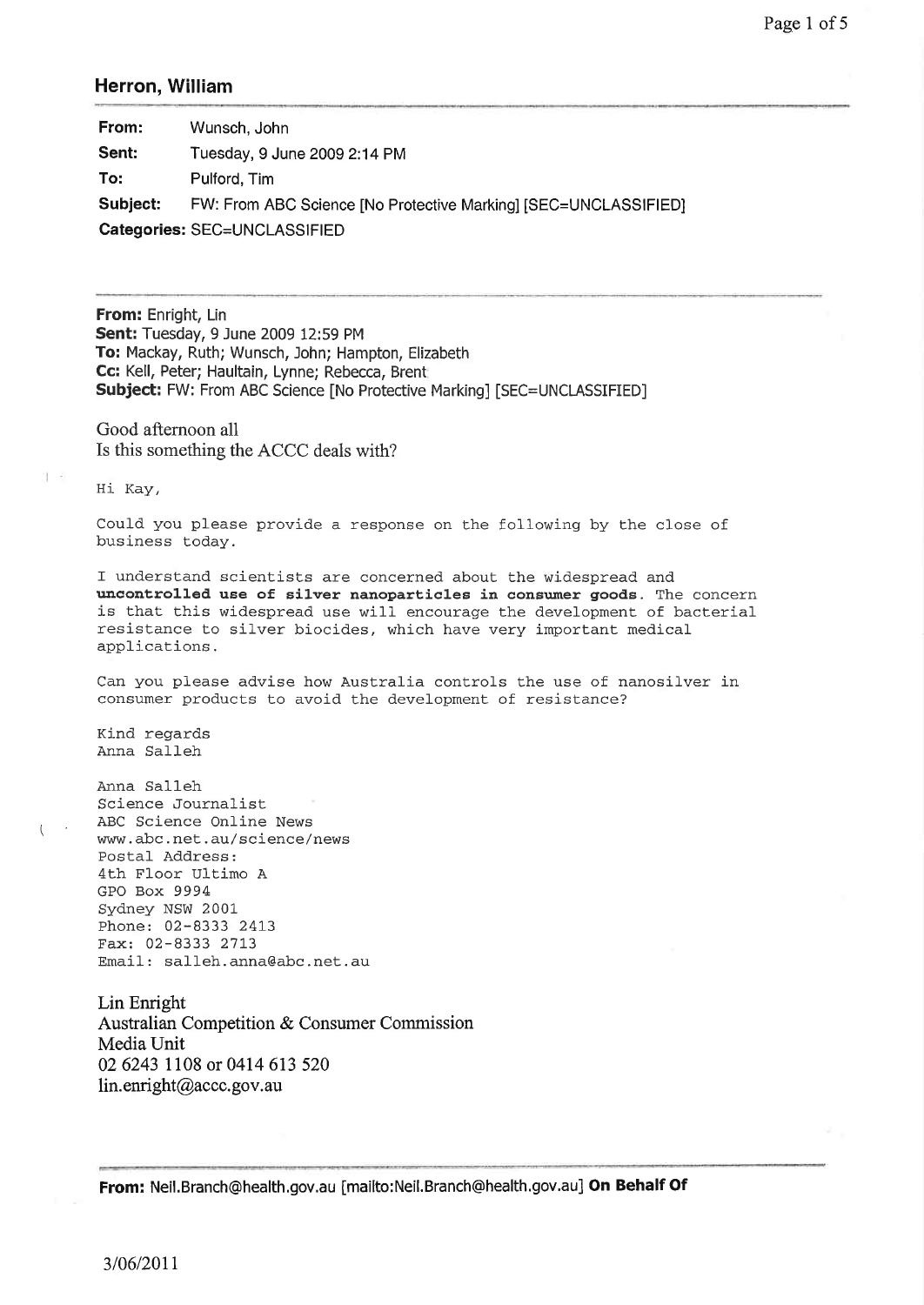L.

News@health.gov.au Sent: Tuesday, 9 June 2009 12:30 PM To: Enright, Lin Cc: News@health,gov.au Subject: Fw: From ABC Science [No Protective Marking] [SEC=UNCLASSIFIED]

Lin,

I believe this might be an ACCC issue, as suggested below?

Please advise if you're happy to take this one on?

Regards,

Neil

Neil Branch Media Adviser

Media Unit Department of Health and Ageing Media enquiries: 02 6289 7400 Email: news @ health.gov.au

----- Forwarded by Neil Branch/BG/Health on 09/06/2009 12:25 PM -----

| John Sawkins/NICNAS/Health | <sup>To</sup> News@Health_Gov_Au                                                                                                             |  |
|----------------------------|----------------------------------------------------------------------------------------------------------------------------------------------|--|
| 09/06/2009 12:19 PM        | <sup>CC</sup> Nick Miller/NICNAS/Health@Health_gov_au<br>Subject Re: Fw: From ABC Science [No Protective Marking] [SEC=UNCLASSIFIED]<br>Link |  |

## Kay

Suggest you direct this to ACCC - as it refers to consumer items.

Contact there is Lin Enright: lin.enright@accc.gov.au

Best regards ...

John Sawkins Communications Manager, NICNAS GPO Box 58, SYDNEY 2001 334-336 lllawarra Road, MARRICKVILLE NSW 2204 Phone:02 8577 8819 Fax: 02 8577 8888 Email: john.sawkins @ nicnas.gov.au

News To Nick Miller/N|CNAS/Health@Health\_gov\_au, John Sent by: Kay McNiece Sawkins/NICNAS/Health@Health\_gov\_au

cc News@Health\_Gov\_Au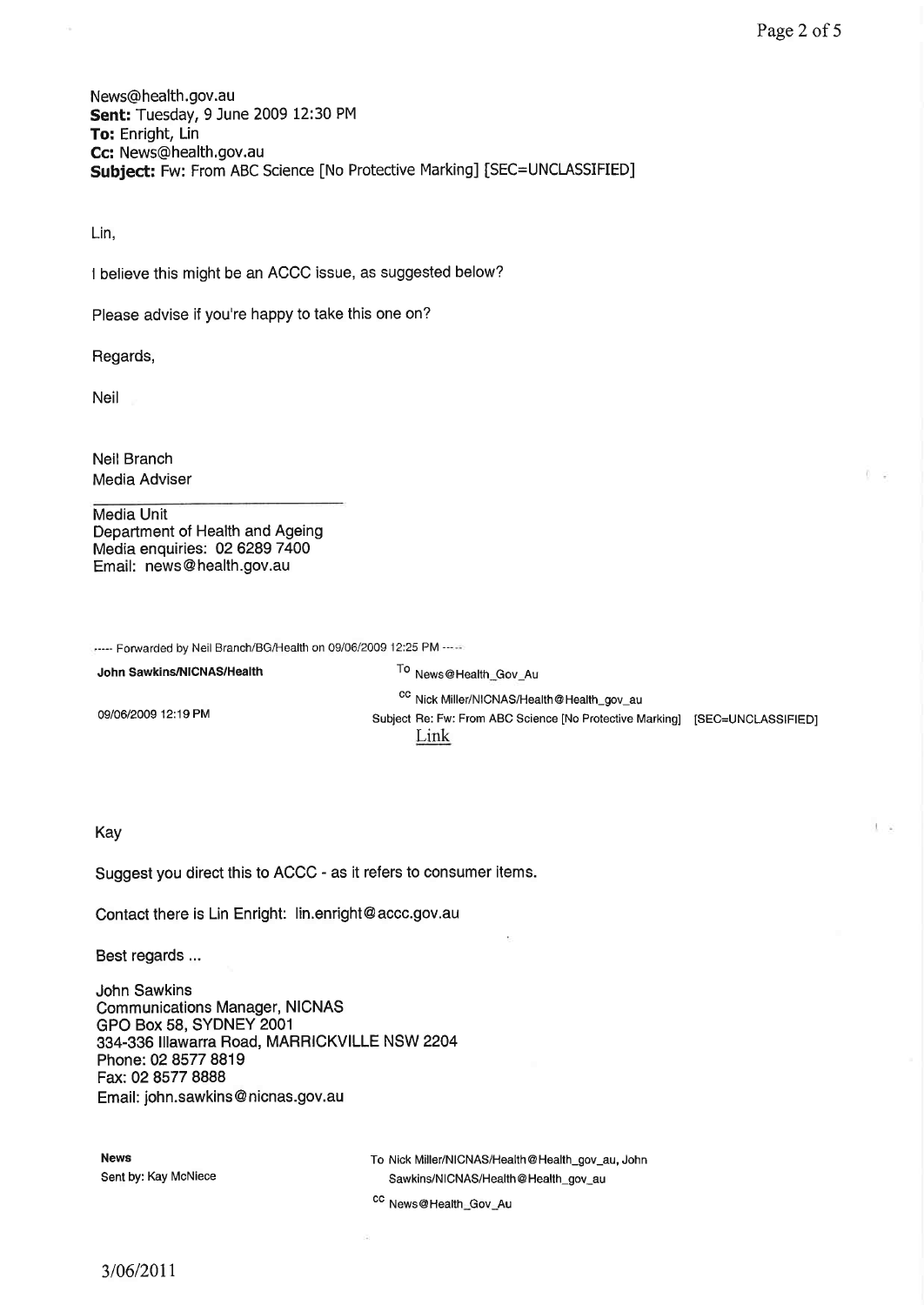Can you help us work out who should answer this pls

K

Media Unit Department of Health and Ageing Media enquiries: 02 6289 7400 Email: news@ health.gov.au

----- Forwarded by Kay McNiece/BG/Health on 09/06/2009 11:47 AM -----

| "Anna Salleh"<br><salleh.anna@abc.net.au></salleh.anna@abc.net.au> | <news@health.gov.au></news@health.gov.au>                               |  |
|--------------------------------------------------------------------|-------------------------------------------------------------------------|--|
|                                                                    | cc                                                                      |  |
| 09/06/2009 11:38 AM                                                | Subject RE: From ABC Science [No Protective Marking] [SEC=UNCLASSIFIED] |  |

Hi Kay,

Could you please provide a response on the following by the close of business Loday.

I understand scientists are concerned about the widespread and uncontrolled use of silver nanoparticles in consumer goods. The concern is that this widespread use will encourage the development of bacterial resistance to silver biocides, which have very important medical applications.

Can you please advise how Australia controls the use of nanosiLver in consumer products to avoid the development of resistance?

Kind regards Anna Salleh Anna Salleh Science Journalist. ABC Science Online News ( www.abc.net.au/science/news Postal Address: 4th Floor Ultimo A GPO Box 9994 Sydney NSW 2001- Phone: 02-8333 2413 Fax: 02-8333 2713 Email: salleh.anna@abc.net.au -----Original Message-----From: Kay.McNiece@health.gov.au [mailto:Kay.McNiece@health.gov.au] On Behalf Of News@health.gov.au Sent: Monday, 8 June 2009 6:35 PM To: Anna Sal1eh Subject: Re: From ABC Science [No Protective Marking] [SEC=UNCLASSIFIED] Importance: High

to me

Kay

3/06/2011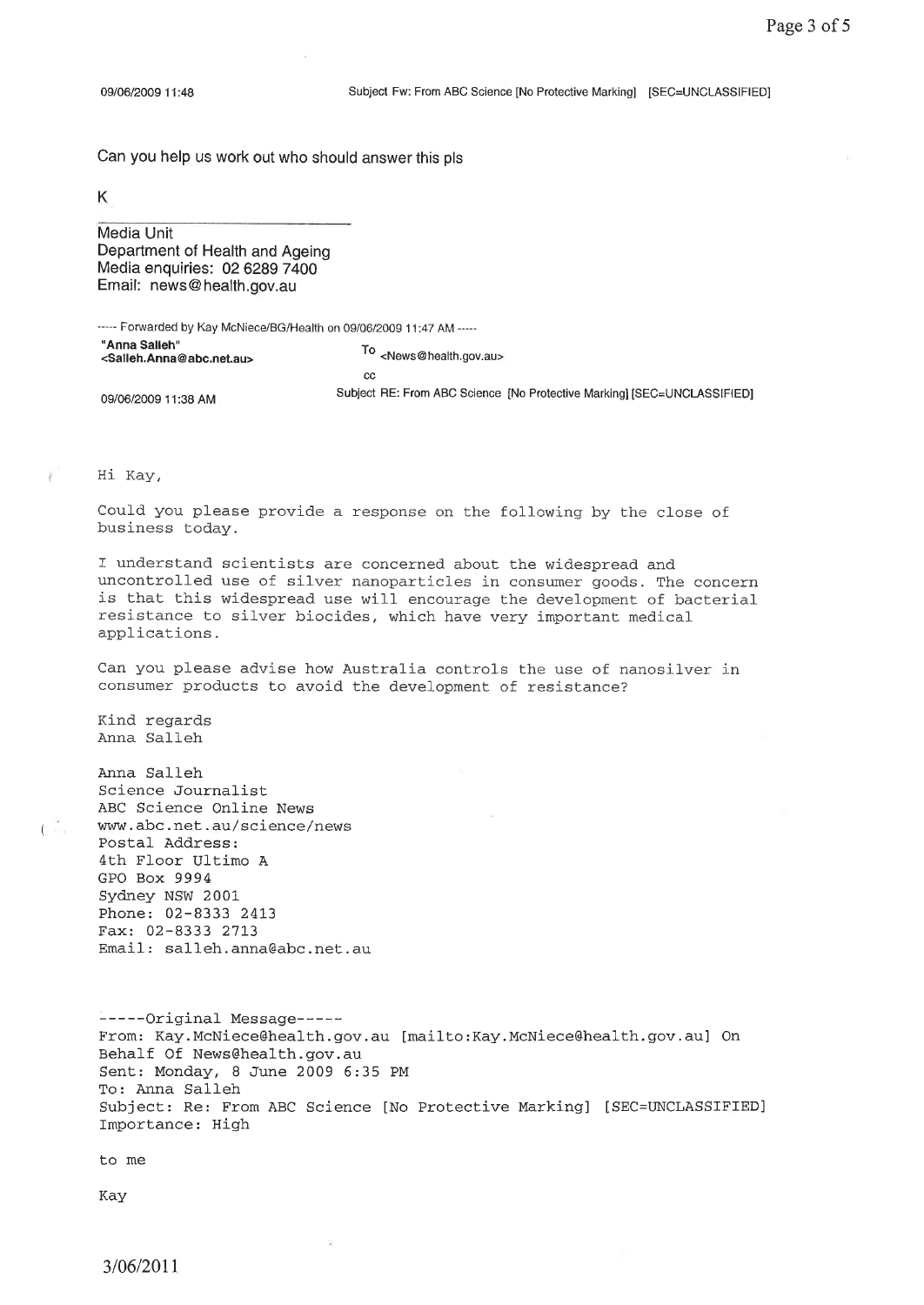Medía Unit Department of Health and Ageing Media enquiries: 02 6289 7400 Email: news@health.gov.au

|             | "Anna                                  |                                           |
|-------------|----------------------------------------|-------------------------------------------|
|             | Salleh"                                |                                           |
| $_{\rm TO}$ | <salleh.a< td=""><td></td></salleh.a<> |                                           |
|             | nna@abc.n                              | <news@health.gov.au></news@health.gov.au> |
| cc          | et.au>                                 |                                           |
| Subject     | 08/06/200                              |                                           |
|             | 01:50<br>9                             | From ABC Science<br>[No Protective        |
|             | PM                                     | Marking]                                  |

To whom it may concern,

Could you please advise who I can direct questions to regarding controlling the development of bacterial resistance to silver nanoparticles?

Kind regards

,Anna Salleh

Anna Salleh Science Journalist ABC Science Online News www.abc.net.au/science/news

Postal Address: 4th Floor Ultimo A GPO Box 9994 Sydney NSW 2001

Phone: 02-8333 2413 Fax: 02-8333 2713 Email : salleh. anna@abc.net. au 6. c

F.